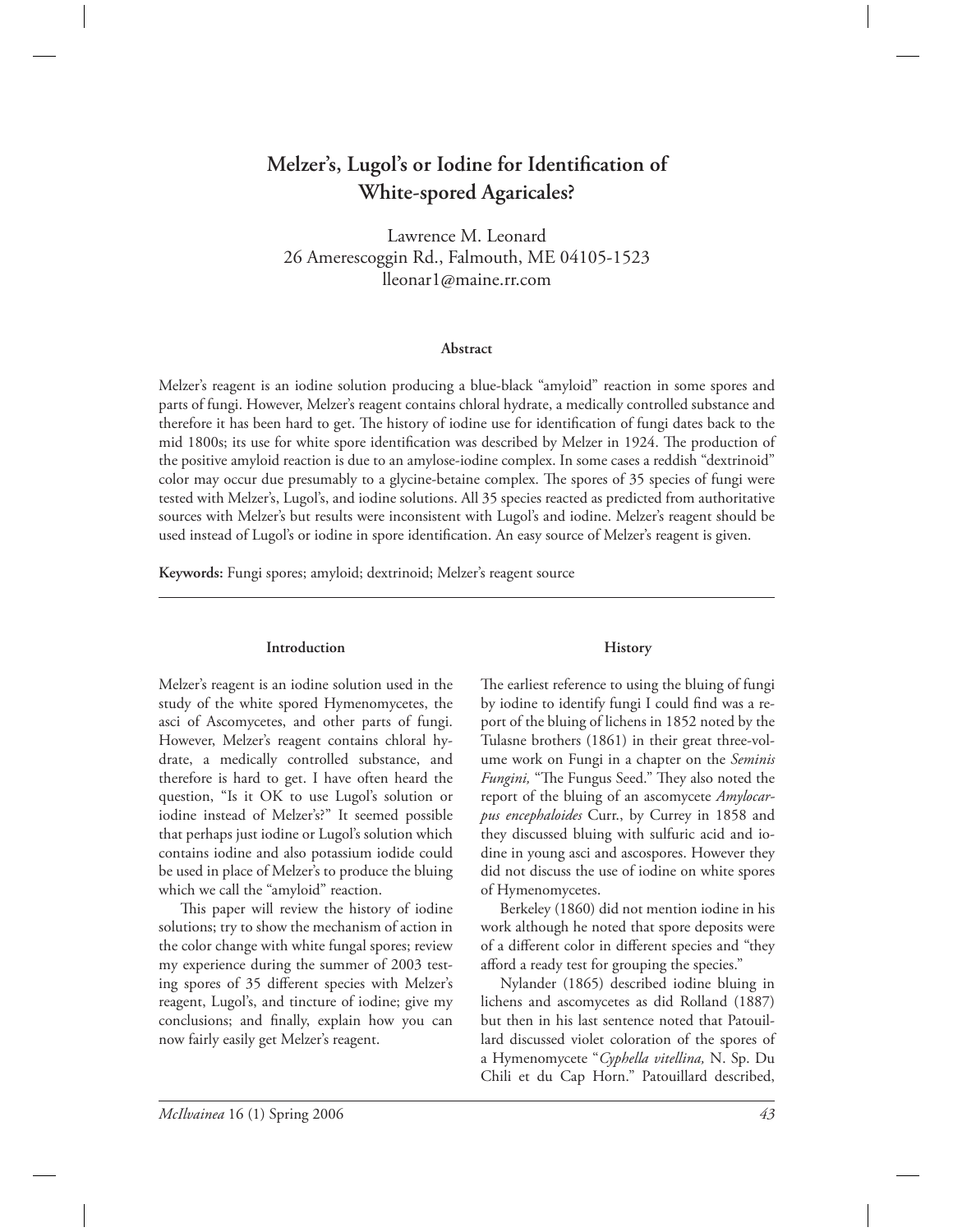

Figure 1. *Amanita albocrenata* 1.2x mag.; negative amyloid reaction with Melzer's.



Figure 3. *Lactarius piperatus* 100x mag.; positive amyloid reaction with Melzer's.

Tome III, 2e Fascicule (1887) a violet reaction with "iode"and the spores. However, it is interesting that apparently spore color changes were not considered that important since the next year Patouillard (1888) published a 4 page article "Quelques Points de la Classification des Agaricinées" in which he discussed spore color but did not mention the use of iodine.

 In 1900, McIlvaine did not use iodine solutions in his descriptions of fungi. Boudier (1905- 1910) described and illustrated the use of iodine for Ascomycetes but still there was no note of its use in white spore identification.

 So it appears that although iodine was used in the mid-1800s in lichen and asci evaluation, it was not until Melzer (1924) more thoroughly documented the use of iodine for white spore identification. He described the use of an iodine solution with chloral hydrate (formula noted Table 1) to help show the spore ornamentation in russulas. Baral (1987) believed that Melzer was "probably inspired by Meyer" (a botanist who



Figure 2. Amanita flavorubescens 1.2x mag.; positive amyloid reaction with Melzer's.



Figure 4. *Macrolepiota procera* 100x mag.; dextrinoid reaction.

introduced the use of chloral hydrate in 1883). Dennis (1981) and others noted that chloral hydrate clears the cell contents so the color reaction is more obvious.

 In reference to Melzer's reagent, Singer wrote (1975, pg 95), "Its composition though slightly altered in one sense or another (without much difference in effect) by some mycologists is still the original one indicated by Melzer (1924)." However, Singer used 22 g. of chloral hydrate instead of Melzer's 20 g. It is not clear to me if this was the slight alteration he mentioned or if he was referring to Langeron's modification (formula noted Table 1) which is common today. This change in the proportions of Melzer's is now known as "Langeron's modification" (Ainsworth and Bisby, 1961). Langeron (1945) had this formula in his book but there was no discussion as to why he changed the proportions. (personal communication Christian Volbracht, Mykolibri).

 Singer emphasized "that any deviation from the formula . . . may (not must) cause a discrepancy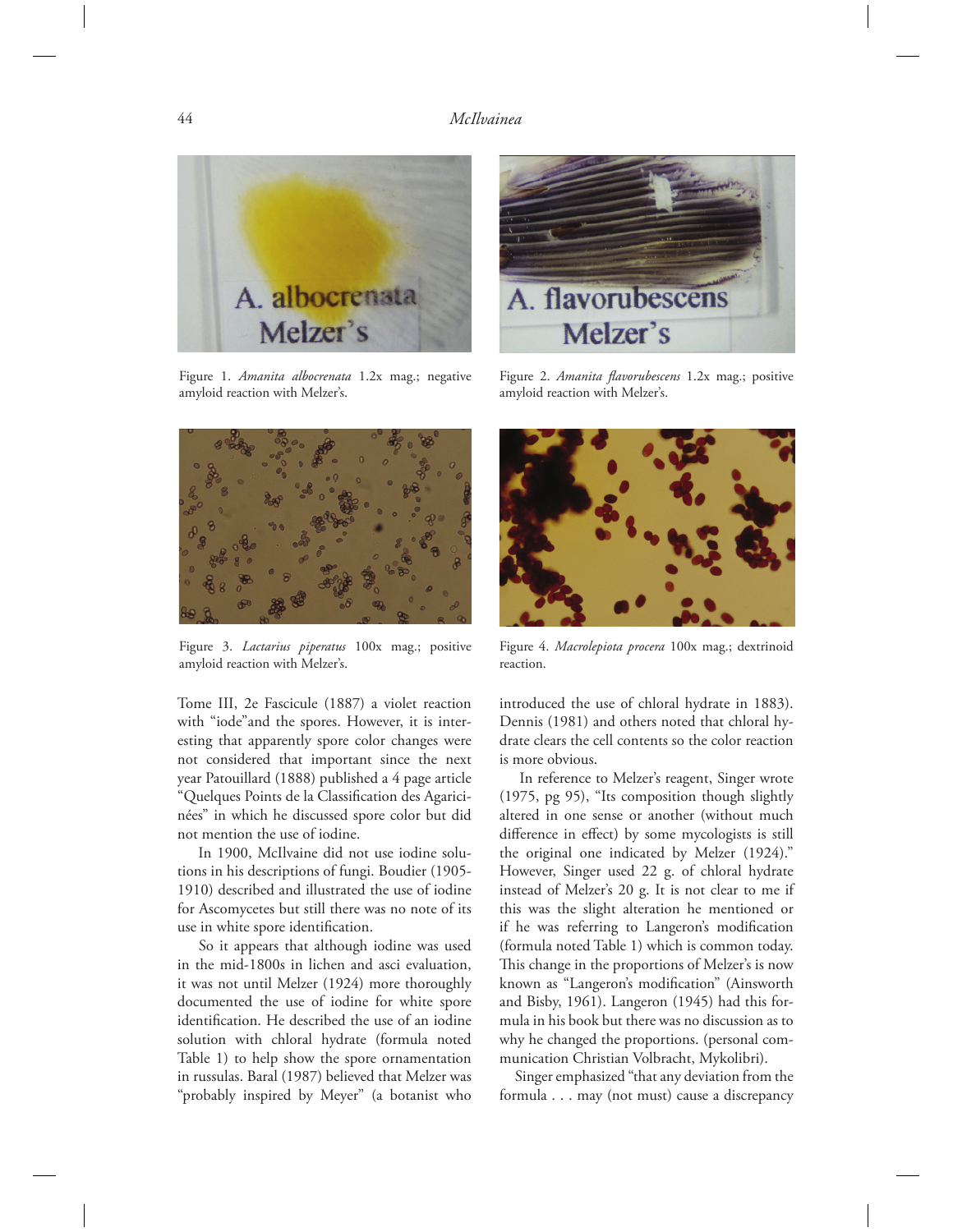

Figure 5. *Macrolepiota procera* 100x mag.; positive amyloid reaction with Lugol's solution.



Figure 7. *Amanita frostiana* 1.2x mag.; more or less dextrinoid reaction with Lugol's solution.



Figure 9. *Amanita frostiana* 100x mag.; dextrinoid reaction with Lugol's.

between the results obtained and those described by the authors [*sic*]". So what to use? Kohn and Korf (1975) Dennis, (1981), Baral (1987), and Breitenbach (1984) used Melzer's original formula; Gilbertson and Ryvarden (1986) and Jenkins (1987) used the slight modification noted by Singer; but Rossman (1980), Gams (1987), Watling (? Date), Phillips 1991, Ainsworth and



Figure 6. *Amanita frostiana* 1.2x mag.; negative amyloid reaction with Melzer's.



Figure 8. *Amanita frostiana* 100x mag.; negative amyloid reaction with Melzer's.

Bisby (1991), Blackwell, (2001) and the International Culture Collection of VA Mycorrhizal Fungi, 2003 (http://invam.caf.wvu.edu/methods/ recipes.htm) used Langeron's modification.

 Kohn and Korf (1975) noted variation in asci reaction with Melzer's depending on whether the mount was in water or potassium hydroxide. Baral (1987) also emphasized that in Ascomycetes "strikingly different results" were obtained when different iodine-potassium iodine or Melzer's reagents were used and were different if pretreated with KOH. Neither of these papers reported on the study of these reagents with white spored Hymenomycete spores.

#### **Mechanism of Action and Definitions**

*Iodine:* "Tincture Iodine" a common first aid antiseptic is easily available as a non-prescription IKI alcoholic solution.

*Lugol's solution* (also known as Aqueous Iodine Solution or Strong Iodine Solution at times writ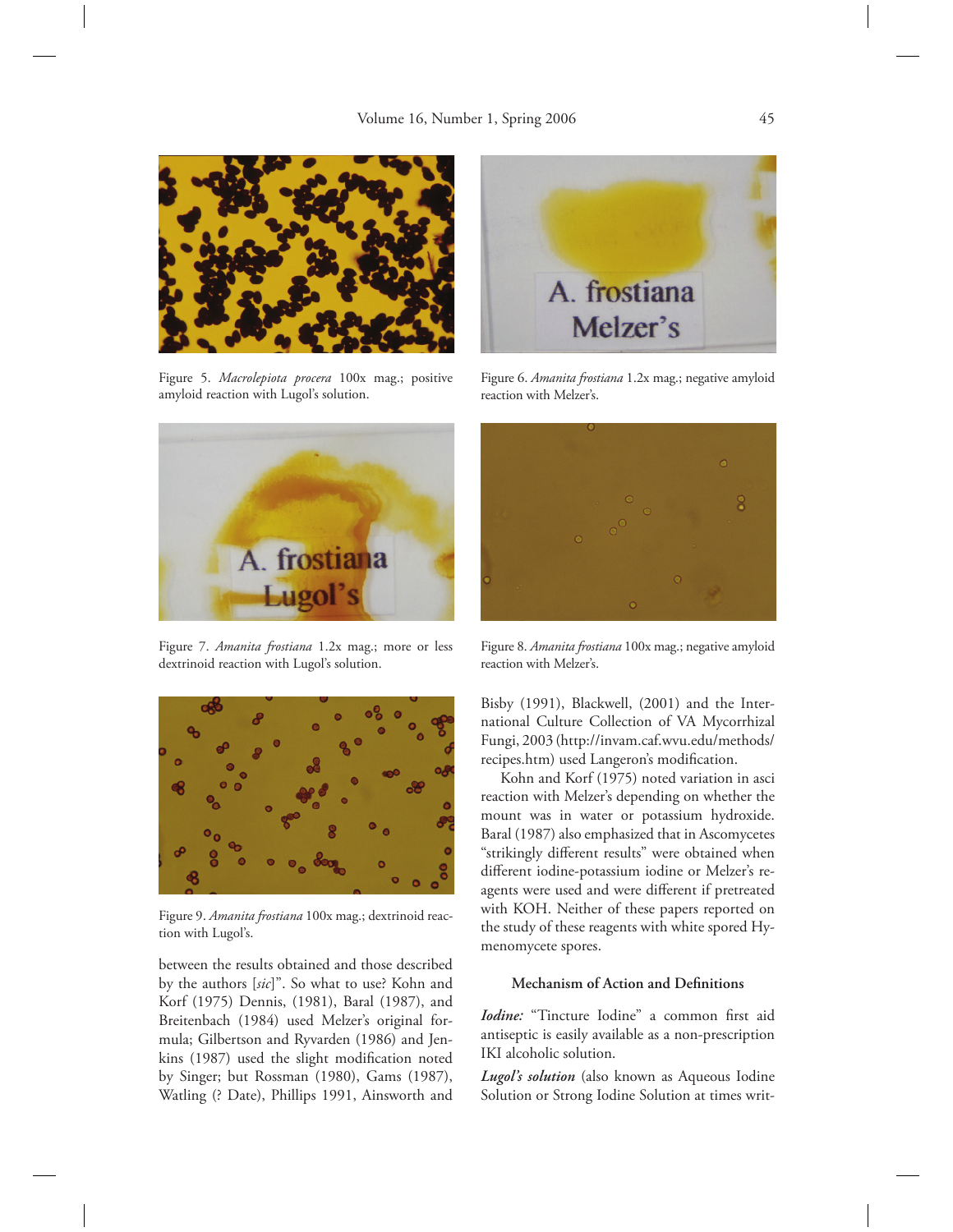ten as IKI) is used medically to disinfect water and to protect the thyroid when using iodine for imaging. The formula provided by the Maine Medical Center Pharmacy is 5 g of iodine crystals and 10 g of potassium iodide in100ml water. Warning: it should be labeled "poisonous, for external use only" and contact with it should be avoided by people with iodine allergies or thyroid disease.

*Melzer's reagent:* Table 1 shows Melzer's formula as originally published in 1924 for a 20 g of water. It also contains iodine and potassium iodide, as does Lugol's but in addition it has chloral hydrate. In the next column I have shown this formula in 100 ml water so it can be contrasted with Langeron's modification. Chloral hydrate is a medically controlled sedative and hypnotic, so a licensed physician has to prescribe it. Interesting, it was first used medically in 1869, about the same time iodine was used as a plant/fungus reagent. Poisonings were reported in 1890, and the therapeutic range—that is, the range of effectiveness to poisoning, is small; and so though effective as a sedative, it is not used much these days (Mass General Hospital, 1998), though I do remember it being used there in 1959 when I was a resident physician. The adult oral dose is  $\frac{1}{2}$  to 1 g, so your 1-oz bottle of Meltzer's reagent has about 33 g of chloral hydrate and thus is potentially very dangerous; adult deaths have been reported with 35 g. It is the drug used in "knockout drops" or the "Mickey Finn."

*Amyloid reaction:* Fungal tissue that turns blue or black with Melzer's reagent is an amyloid positive reaction, sometimes written as I+ or J+.

 In high school chemistry we learned that starch and iodine produces a blue-black color, thus the "starch-reaction." Starch, found in plants, is a carbohydrate and a polysaccharide, a polymer of alpha-glucose, and is a mixture of 25% amylose and 75% amylopectin. Starch and iodine form helical coils with the iodine atoms fitting into the coils forming an amylose-iodine complex (www.park.edu/bhoffman.com) and hence an "amyloid" reaction. The reaction with starch is blue-black and a brown-blue color with glycogen. Starch in plants is found in plastids (amyloplasts and chloroplasts). Dodd and McCracken (1972) noted that fungal "starch" is different from plant starch in that it is not produced in plastids, is not in granular form, is mainly a cell-wall component (rather than a energy source), and is made up of "only short-chain amylose molecules." He hypothesized that the amylose in the spore cell helped the spore stay viable until conditions were good for germination.

#### *Dextrinoid reaction:* This is a red to red-brown reaction with Melzer's reagent.

 Blackwell et al (2001) suggested that the red reaction does not involve starch or amylose, but is a reaction with glycine betaine, an "osmolyte" (an organic osmotic solute) which they found in high concentrations in the Basidiomycetes they studied. Betaine functions to attract water to the rapidly enlarging and differentiating basidiomata. The addition of iodine presumably results in a "glycine betaine-IKI complex." Baral (1987; personal communication, 2004) noted that the dextrinoid reaction is "strongly enhanced" by chloral hydrate.

*Inamyloid reaction:* There is no color change with Melzer's reagent, sometimes written as I- or J-.

*Hemiamyloid:* This is a red reaction with Lugol's reagent.

Baral (1987) defined hemiamyloidity as the red change in the apical tip of an ascus or the outer layer of the ascus wall with Lugol's solution (IKI, not Melzer's). He and Rossman (1980) discussed the different reactions of the tips of asci with Melzer's and other iodine solutions. Red changes occurred with IKI, but a blue reaction was the result if the specimen was mounted previously in KOH. Rossman (1980) noted that this was clearly discussed by Dobbeler (1978). Apparently chloral hydrate in Melzer's also masks the hemiamyloid reaction in asci, and therefore Lugol's solution should be used to show asci hemiamyloidity without KOH. Baral (personal communication, 2004) noted that it is "a frequent mistake to use Melzer's instead of Lugol's as iodine reagent for recognizing ascus amyloidity," and both he and Korf (2003) stressed that KOH not only prevents this red hemiamyloid reaction, but produces an enhanced blue reaction that is a false amyloid reaction. Baral stated that KOH "transforms the iodine molecules into non-reactive iodide ions" and hemiamyloidity will not occur.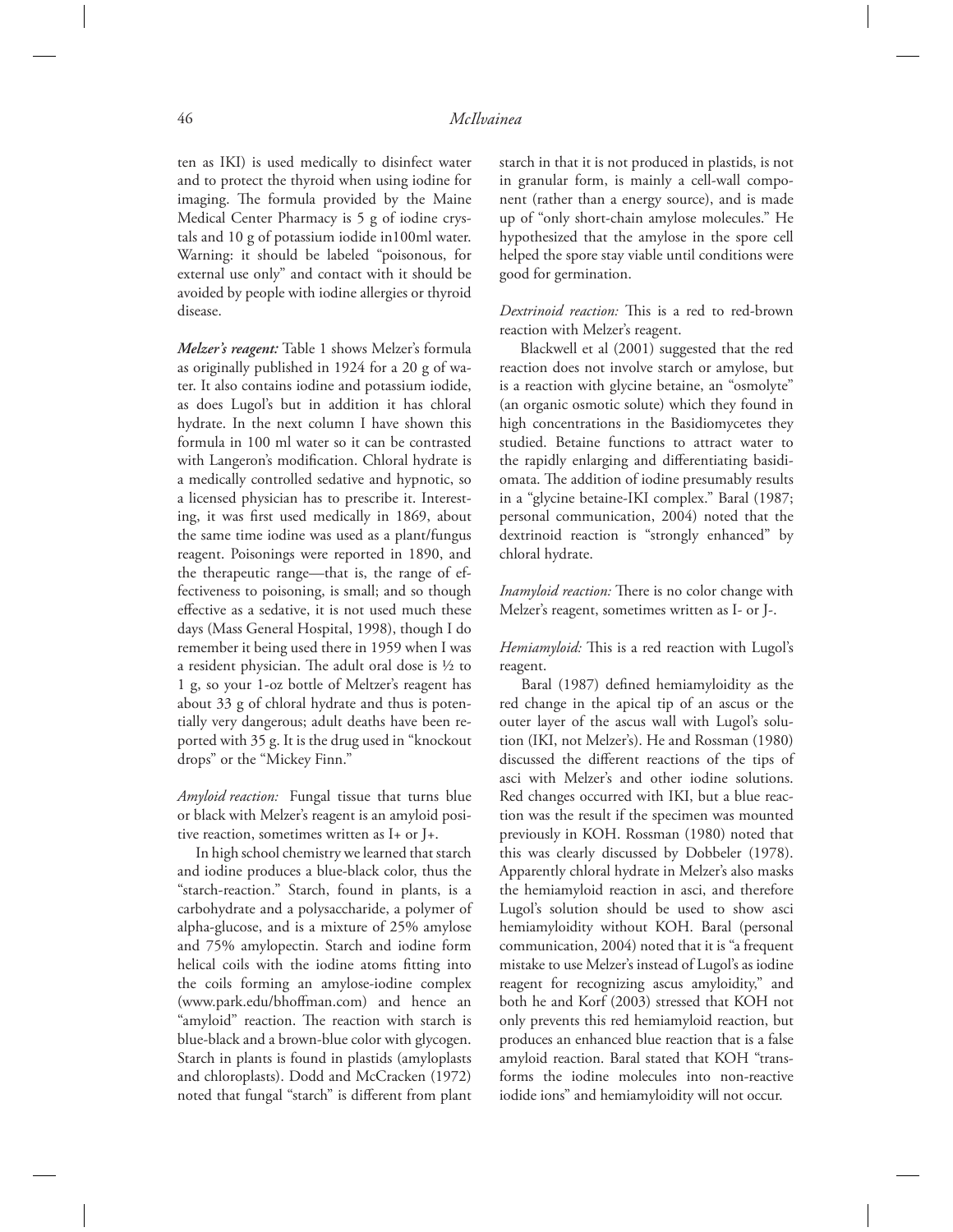#### **Method**

Fresh spore deposits of 35 different specimens were tested with 1) Melzer's reagent, (Langeron's modification), 2) Lugol's solution, and 3) tincture of iodine. Many specimens were also examined in just water. The spores initially were deposited on paper; a portion of spores was carefully scraped off, placed on a slide with the test solution, and then examined without magnification. Some of the spore deposits were made directly on a glass slide, and these are noted in Table 2 (gl). Many of the gross examinations were photographed at  $1.2x$  on outdoor positive color film using balanced outdoor electronic flashes. The specimens were examined microscopically at 100x and 400x was then many were photographed.

#### **Results**

Table 2 shows what the expected reaction with Melzer's should be using authoritative sources (Bessette (1997); Jenkins (1986). There were no inconsistencies between my Melzer's reagent (Langeron's modification) reactions and reports from the authoritative sources. Notations in red indicate a difference in what was found and what was expected.

 Generally the amyloid positive reaction was quite easy to see under gross examination. Figure 1, *Amanita albocrenata* 1.2x, shows a white spore deposit directly on glass and photographed so that the white deposit would look a bit gray and show up in the photograph. The drop of Melzer's is yellow and clearly there is no positive black amyloid reaction. Figure 2, A. flavorubescens, 1.2x shows a clear positive black amyloid reaction with Melzer's. However microscopic evaluation of amyloidity is at times a bit difficult. If so I then made a water mount for comparison or I could compare mature spores with immature spores which do not react and look clear as in Figure 3, *Lactarius piperatus,* mag. 100x, in Melzer's. Figure 4, *Macrolepiota procera*, 100x shows a clear dextrinoid reaction with Melzer's. It also shows what can be a problem: when the spores overlap, they look black or amyloid positive, and so a thick spore deposit can be deceiving. Rather than scrape a thick spore deposit from paper, Sam Ristich (personal communication) suggested making the spore deposits directly on a slide. This helps somewhat, but you can still have a thick deposit and be fooled if the spores are clumped. Figure 5, *M. procera*, 100x shows an inconsistent black positive with Lugol's solution. Figures 6–9 are *Amanita frostiana*: Figure 6 1.2x in Melzer's shows no reaction, that is amyloid negative; Figure 7 1.2x in Lugol's shows some reaction which is more or less dextrinoid; Figure 8 is in Melzer's, 100x and is amyloid negative; but Figure 9 is in Lugol's, 100x, and shows a clear (inconsistent) dextrinoid reaction.

The color reactions with Lugol's and iodine were inconsistent at times as can be seen from Table 2. Though Baral (1987) noted that the dextrinoid reaction was enhanced by chloral hydrate, at times I found a dextrinoid reaction with Lugol's when the reaction with Melzer's was positive or negative. There is a problem with the alcoholic solution of the drug-store iodine quickly spreading out on the slide and evaporating. An aqueous solution might be better, but I did not try it.

 I have only begun to examine asci for their reactions; there seemed to be some inconsistencies but I cannot comment definitely on them at this time.

#### **A Solution to a Problem Solution**

The reason for attempting to substitute Lugol's or iodine for Melzer's is that there a problem obtaining Melzer's as the chloral hydrate in it is a con-

| Components       | Melzer, 1924 | Melzer, 1924/100ml | Langeron's Melzer's |
|------------------|--------------|--------------------|---------------------|
| Potassium iodide | $1.5$ gms    | $7.5$ gms          | $5.0$ gms           |
| lodine           | .05 gms      | $2.5$ gms          | $2.5$ gms           |
| Chloral hydrate  | $20.0$ gms   | $100$ gms          | $100$ gms           |
| Water            | $20.0$ gms   | 100 ml             | $100 \mathrm{ml}$   |

### **Table 1. Formulas for Melzer's Reagents**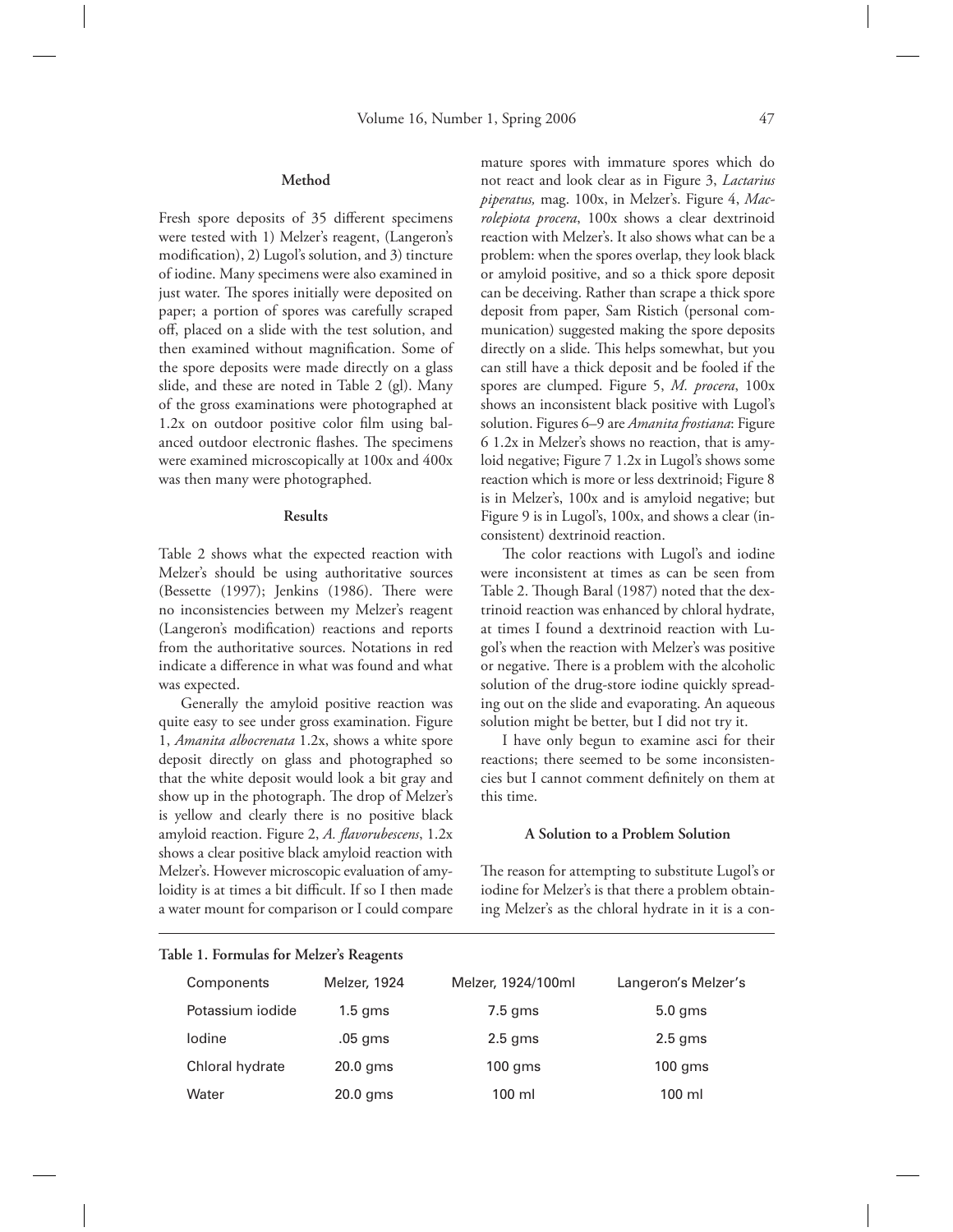| Table 2. Melzer's reaction from authoritative sources (reference) and results of author's testing with Melzer's reagent, Lugol's solution and Iodine. |                        |                 |                          |                                 |
|-------------------------------------------------------------------------------------------------------------------------------------------------------|------------------------|-----------------|--------------------------|---------------------------------|
|                                                                                                                                                       |                        |                 |                          |                                 |
|                                                                                                                                                       | REFERENCE <sup>1</sup> | <b>MELZER'S</b> | <b>LUGOL'S</b>           | <b>IODINE</b>                   |
| Amanita albocrenata (Atk.) Gilbert                                                                                                                    | neg                    | neg             | neg                      | neg                             |
| Amanita albocrenata (Atk.) Gilbert (gl) <sup>2</sup>                                                                                                  | neg                    | neg             | dextr                    | dextr; neg (micro) <sup>3</sup> |
| Amanita brunescens Krieger                                                                                                                            | pos                    | pos             | pos                      | pos                             |
| A. brunescens var. pallida Krieger                                                                                                                    | pos                    | pos             | pos                      | $+/-$ brownish                  |
| Amanita flavoconia Atkinson                                                                                                                           | pos                    | pos             | pos                      | neg/pos <sup>4</sup>            |
| Amanita flavorubescens Atkinson                                                                                                                       | pos                    | pos             | pos                      | neg                             |
| Amanita flavorubescens Atkinson (gl)                                                                                                                  | pos                    | pos             | brown-dextr(micro-dextr) | brown (micro-pos)               |
| Amanita frostiana (Peck) Saccardo (gl)                                                                                                                | neg                    | neg             | dextr                    | neg                             |
| Amanita frositana #2 (Peck) Saccardo (gl)                                                                                                             | neg                    | neg             | dextr                    | neg                             |
| Amanita fulva (Schaeff.) per Pers.                                                                                                                    | neg                    | neg             | neg                      | neg                             |
| Gray<br>Amanita rubuscens (Persoon:Fries) S.F.                                                                                                        | pos                    | pos             | pos                      | neg                             |
| Amanita sinicoflava (Tullos)                                                                                                                          | neg                    | neg             | neg                      | neg                             |
| Amanita sp. (non-striate)                                                                                                                             | pos <sup>5</sup>       | pos             | pos                      | neg                             |
| Collybia dryophyla (Bulliard:Fries) Kummer                                                                                                            | neg                    | neg             | pos                      | neg                             |
| Collybia dryophyla #2 (Bulliard:Fries) Kummer                                                                                                         | neg                    | neg             | pos                      | neg                             |
| Lactarius corrugis Peck                                                                                                                               | pos                    | pos             | pos                      | pos                             |
| Lactarius piperatus (Fries) S.F. Gray (gl)                                                                                                            | pos                    | pos             | brown(micro-dextr)       | brown (micro-pos)               |
| Lepiota lutea (Bolton) Quelet (gl)                                                                                                                    | dextr                  | dextr           | dextr                    | dextr                           |
| Lyophyllum semitale (Fries) Kuhner (gl)                                                                                                               | neg                    | neg             | dextr                    | dextr                           |

 $\overline{\phantom{a}}$ 

48 *McIlvainea*

 $\overline{\phantom{a}}$ 

 $\overline{\phantom{a}}$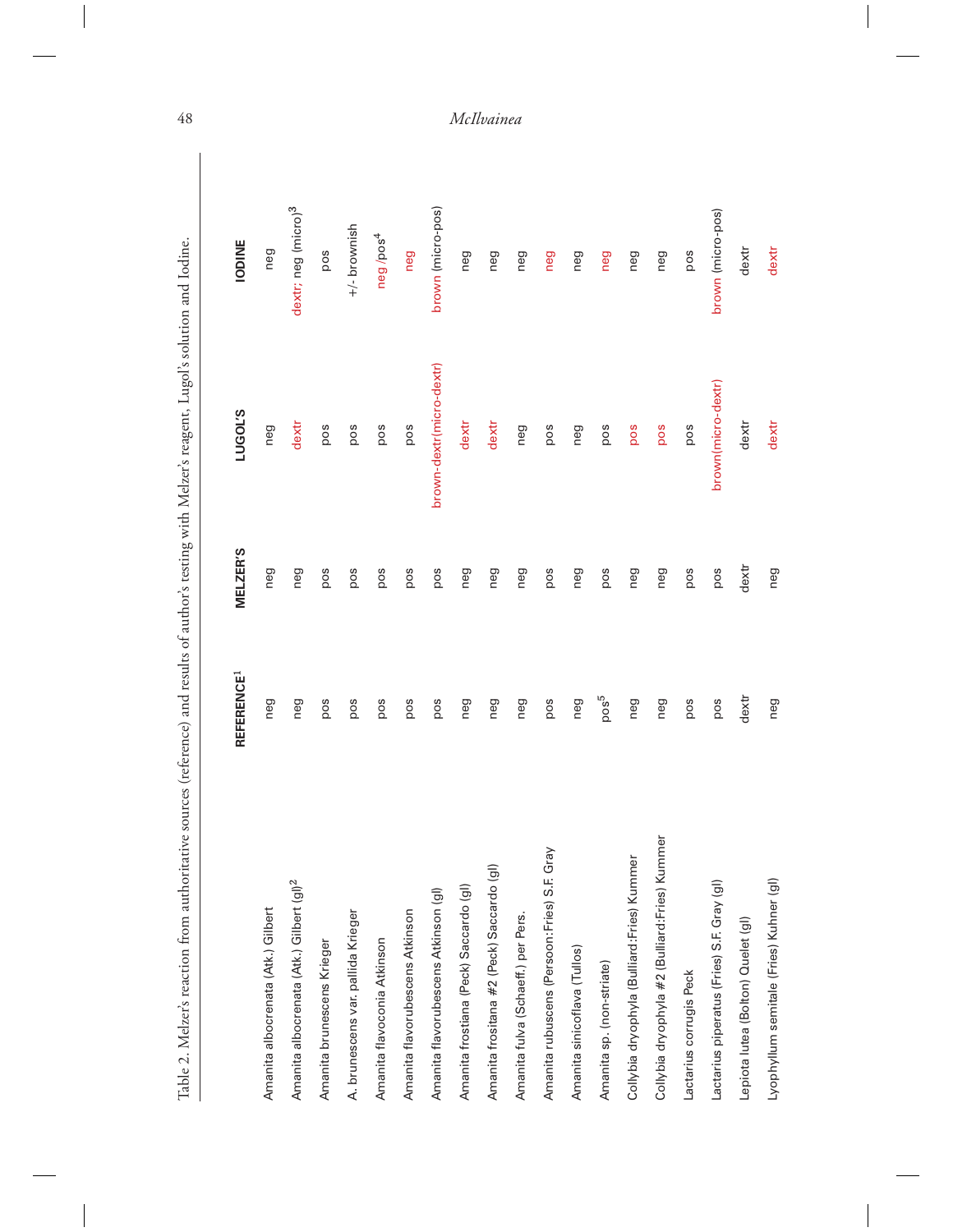| Macrolepiota procera (Scopoli) Singer                          | dextr            | dextr(bl mass) | neg            | pos in mass        |
|----------------------------------------------------------------|------------------|----------------|----------------|--------------------|
| Macrolepiota procera (Scopoli) Singer #2 (gl)                  | dextr            | dextr          | pos            | dextr(pos in mass) |
| Megacollybia platyphyla (Persoon: Fries) Kotlaba & Pouzar      | neg              | neg            | pos            | red/brown          |
| Fries) Kotlaba & Pouzar #2<br>Megacollybia platyphyla (Persoon | neg              | neg            | pos            | pos                |
| Melanoleuca melaleuca (Persoon:Fries) Murrill                  | pos              | pos            | pos            | pos                |
| Mycena leaiana (Berkeley) Saccardo (gl)                        | pos              | pos            | dextr          | $d$ extr           |
| Omphalatus olearius (De Candolle: Fries) Singer (gl)           | neg              | neg            | dextr          | neg                |
| Porpoloma umbrosum (Smith & Wallroth) Singer (gl)              | pos              | pos            | pos            | pos (slowly)       |
| Russula adusta (Fries)                                         | pos              | pos            | neg            | neg                |
| Russula barlae (Quelet) (gl)                                   | pos              | pos            | dextr          | dextr              |
| Russula densifollia (Secretan) Gillet                          | pos              | pos            | pos-5 min      | pos, slowly        |
| Russula emetica (Schaeffer) Persoon                            | pos              | pos            | $+/$ brown     | pos                |
| Russula sp                                                     | pos <sup>6</sup> | pos            | $+\frac{1}{x}$ | neg                |
| Russula sp #2                                                  | pos <sup>6</sup> | pos            | pos (slowly)   | pos (slowly)       |
| Tricholomopsis rutilans (Schaeffer:Fries) Singer (gl)          | neg              | neg            | pos            | neg                |
| Zerula radicata (Rehlan: Fries) Dorfelt                        | neg              | neg            | pos            | neg                |
|                                                                |                  |                |                |                    |

# **NOTES**

1. Results of Melzer's reagent reaction from Besette (1997), Jenkins (1986) 1. Results of Melzer's reagent reaction from Besette (1997 ), Jenkins (1986)

2. (gl) means spores were deposited directly on glass. 2. (gl) means spores were deposited directly on glass.

3. All observations were macro (without magnification) unless "micro" is noted; micro=400x magnification. 3. All observations were macro (without magnifi cation) unless "micro" is noted; micro=400x magnifi cation.

4. This was positive after a few minutes. 4. This was positive after a few minutes.

5. Species not identified; it was a non-striate Amanita and so (probably) should be positive.<br>6. All Russula spp. are amyloid positive. 5. Species not identifi ed; it was a non-striate Amanita and so (probably) should be positive.

6. All Russula spp. are amyloid positive.

## Volume 16, Number 1, Spring 2006 49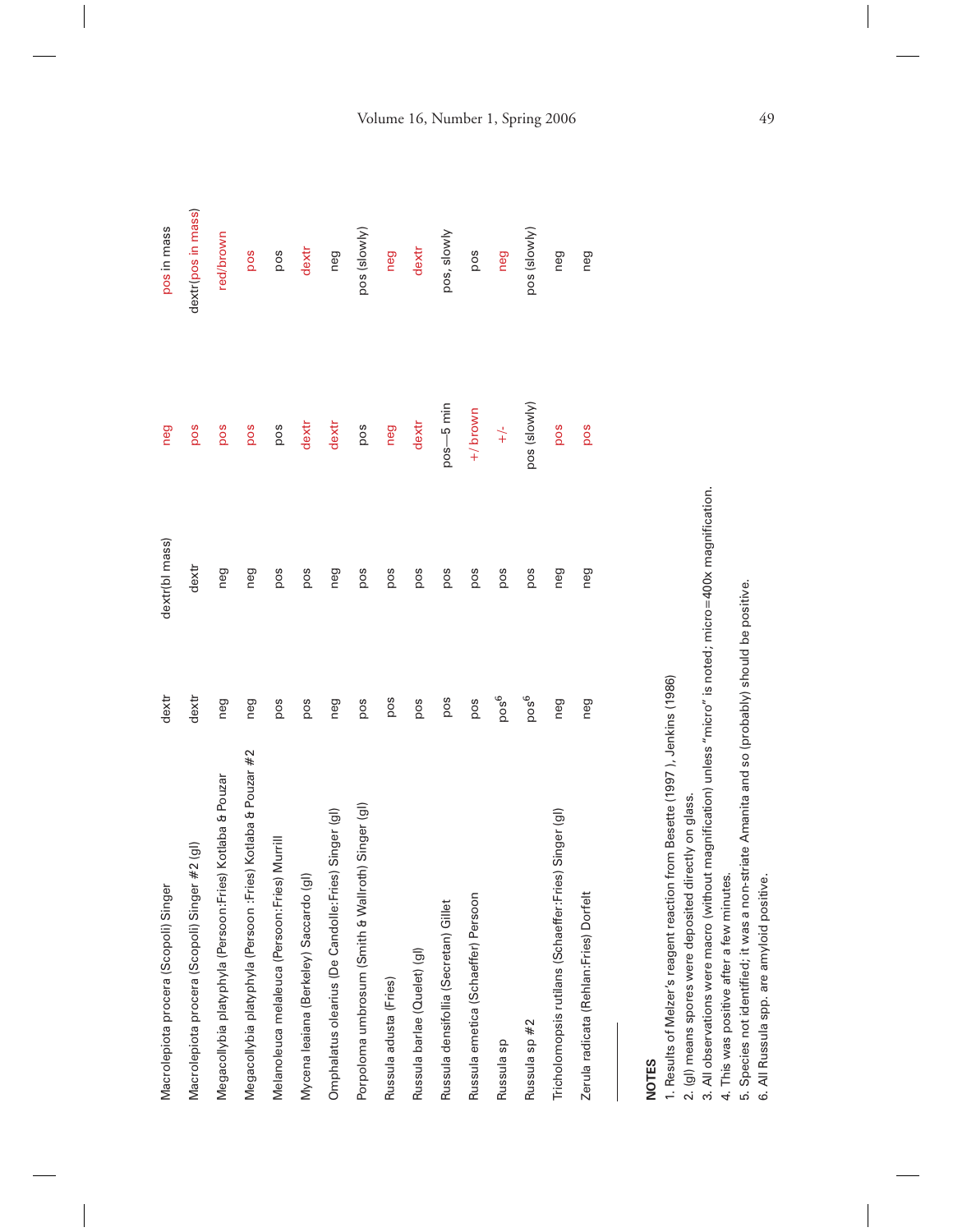trolled substance. Here is a way to get Melzer's:

 Have a doctor friend, family practitioner, or some licensed physician in your group write a prescription for "Melzer's reagent." You then need to find a druggist who can mix or "compound" chemicals (a real old-fashioned druggist), known now as a "compounder." You can call (800) 331- 2498, the Professional Compounding Center of America, and they will give you the names of compounders in your state (if there are any). Then call the compounder and explain the situation, send them the Melzer's prescription, choosing one of the formulas from Table 1. Have them dispense it in a 1-oz brown dropper bottle labeled "poison." Many compounders probably will have to obtain the chemicals and will want to make a minimum of 100 ml.

If you cannot find a compounder in your state, I have made arrangements with one in Maine who is willing to send out a single 1-oz bottle. Contact Gerry Bouchard, Medical Center Pharmacy, 121 Medical Center Drive, G-500, Brunswick, ME 04011; tel. (207) 729-3642; fax (207) 729-2704. He will still need a valid prescription from a physician in your state. Have the physician write "Melzer's Reagent, Disp: (# of 1-oz bottles you want), Sig: for Fungi ID only; Label: For Fungi ID only; Poison." He will send Langeron's modification. Cost, including postage, will be approximately \$12 for 1 oz in a brown dropper bottle.

#### **Conclusions**

1. There are two slightly different sets of "Melzer's reagents."

2. When reporting results with Melzer's, it should be clear which one is being used.

3. The positive "amyloid" reaction involves short-chain amylose molecules; the "dextrinoid" reaction does not, but presumably reacts with glycine betaine.

4. I do not feel that Lugol's reagent (IKI) or tincture of iodine can be substituted for Melzer's reagent when testing white spores for amyloidity.

5. Melzer's reagent can now easily be obtained as noted above.

#### ACKNOWLEDGMENTS

 I wish to give thanks to Prof. Meredith Blackwell, Louisiana State University, who gave me many suggestions and much help, and to Lisa DeCesare, Farlow archivist at Harvard University, who helped me obtain many of my references.

#### **Bibliography**

- *Ainsworth & Bisby's Dictionary of the Fungi,* 5th ed., 1961. Kew, U.K.: Commonwealth Mycological Institute.
- *Ainsworth & Bisby's Dictionary of the Fungi,* 8th ed, 1995. Oxford, U.K.: CAB International.
- Bailey, J. M. and W. J. Whelan. 1961. Physical properties of starch. I. Relationship between iodine stain and chain length. *J. Biol. Chem.* 236:969–73.
- Baral, H. O. 1987. Lugol's solution/IKI versus Melzer's reagent. *Mycotaxon* Vol XXIX, pp. 399–450.
- Berkeley, M. J. 1860. Outlines of British fungology. London: Lovell Reeve.
- Bessette, A. E., et al. 1997. Mushrooms of Northeastern North America. Syracuse University Press.
- Blackwell, M., C. David, and S. A. Barker. 2001. The presence of glycine betaine and the dextrinoid reaction in Basidiomata. *Harvard Papers in Botany* Vol. 6, No. 1, pp. 35–41.
- Blackwell, M., A. J. Kinney, P. T. Radford, C. M. Dugas, and R. L. Gilbertson. 1985. The chemical basis of Melzer's reaction. *Mycol. Soc. of America Newsletter* 36 (1): 18.
- Boudier, E. 1905–10. *Icones Mycologicae.* Paris: Libraire des Sciences Naturelles.
- Breitenbach, J., and F. Kränzlin. 1984. *Fungi of Switzerland,* Vol 1. Lucerne: Verlag Mykologia.
- Dennis, R. W. G. 1981. *British Ascomycetes.* Vaduz: J. Cramer.
- Dobbeler. 1978. Moosbewohnende Ascomycetenn I. Die Pyrenocarpen, den Gametophyten Besiedeln Arten. *Mitt. Bot. Staatssamm.* Munchen 14:1–360.
- Dodd, J. L. and D. A. McCracken. 1972. Starch in fungi. *Mycologia* Vol. LXIV, No. 6, pp. 1341–43, Nov.–Dec.
- Gilbertson, R. L. and L. Ryvarden. 1986. *North American polypores.* Oslo, Norway: Fungiflora.
- Jenkins, D. T. 1986. *Amanita of North America.* Eureka, Calif.: Mad River Press.